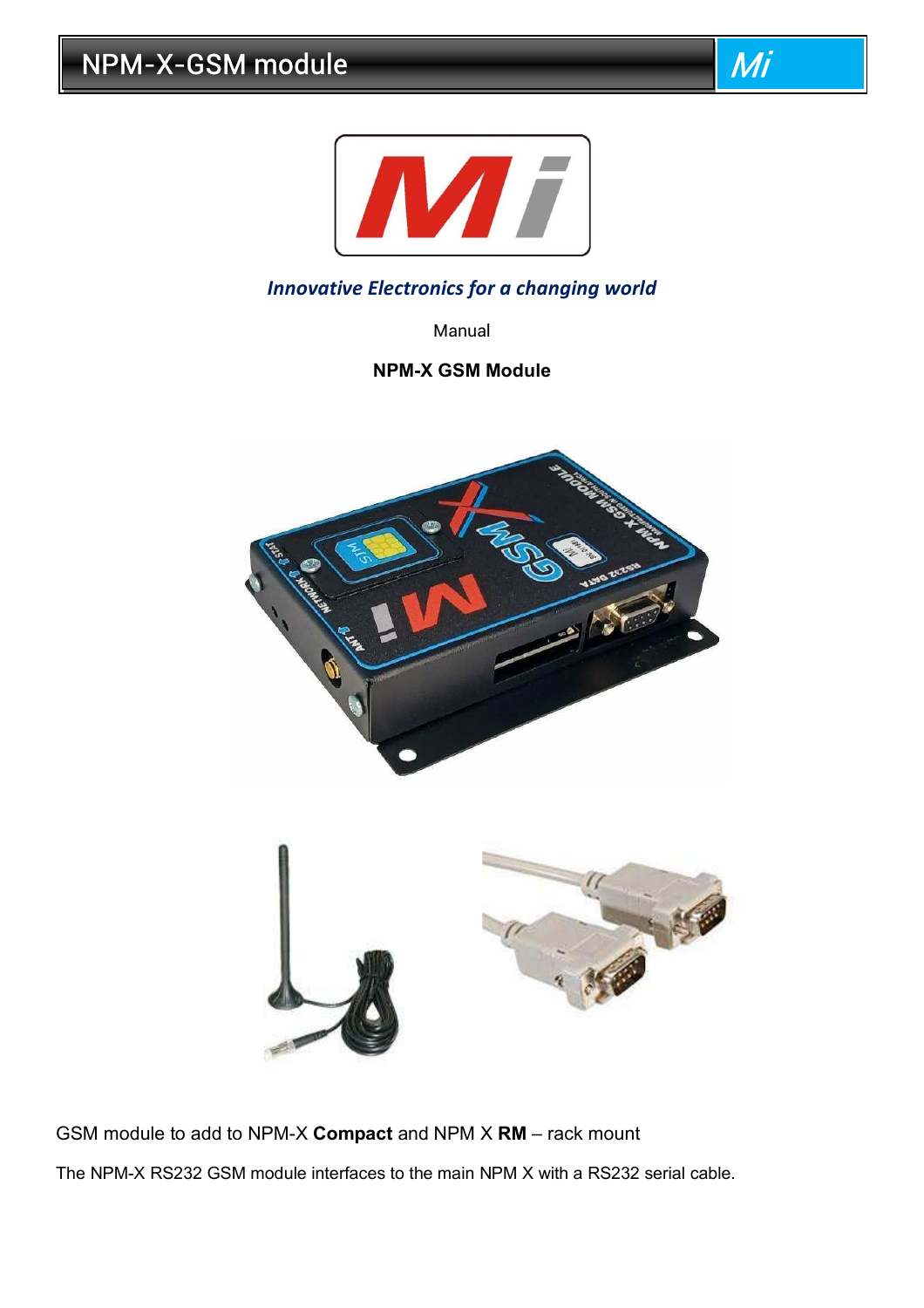# NPM-R10-GSM module and a state of the Mi



#### **Setup of GSM module**

Insert a SIM card with no pin code request and connect the GSM module to the NPM-X with the serial cable supplied.

Notice the STATUS led will glow and the NETWORK led will flash at a fast rate After about 8 sec if the unit finds a Network connection the NETWORK led will start to blink Slowly, wait about 20 sec before sending an SMS

2 x Cell numbers can be added to the NPM-X via the Network and GSM setting web page and the cell numbers is stored in the NPM-X and not in the GSM module, this makes administration of the cell numbers easy to change in future.

Any alarm from the system will be send via SMS to these configured numbers, when the alarm input goes open circuit and when the mains supply fails and restores**.\*\*\*Only if "Enable SMS send from NPM-X or NPM-RM" is marked\*\*\*** 

The system will send a **Battery low SMS** if the battery voltage threshold level is reached as configured

| <b>Micro Instruments</b>                         |                                                                                                                                                          |  |  |  |
|--------------------------------------------------|----------------------------------------------------------------------------------------------------------------------------------------------------------|--|--|--|
|                                                  | <b>Network Power Monitor R10-SNMP</b>                                                                                                                    |  |  |  |
| <b>Home Page</b>                                 | <b>Network Configuration</b>                                                                                                                             |  |  |  |
| <b>Status</b>                                    | This page allows the configuration of the network and GSM settings.                                                                                      |  |  |  |
| <b>Relay Control</b>                             | <b>CAUTION:</b> Incorrect settings may cause the unit to lose network                                                                                    |  |  |  |
| <b>Network &amp; GSM</b><br><b>Configuration</b> | connectivity.                                                                                                                                            |  |  |  |
| <b>SNMP</b><br><b>Configuration</b>              | Enter the new Network/GSM settings below:                                                                                                                |  |  |  |
|                                                  | Cell 1:<br>[08xx]                                                                                                                                        |  |  |  |
|                                                  | $Cell$ 2:<br>[08xx]                                                                                                                                      |  |  |  |
|                                                  | <b>Low Batt:</b><br>11.8<br>[Sms@Vdc]                                                                                                                    |  |  |  |
|                                                  | Uncheck box below-user can still send SMS to unit for control<br>with reply SMS, but SMS(Alarm, Mains and Battery low)send<br>from unit will be disabled |  |  |  |
|                                                  | Enable SMS send from NPM-R10                                                                                                                             |  |  |  |
|                                                  | 00:19:F6:00:21:4D<br><b>MAC Address:</b>                                                                                                                 |  |  |  |
|                                                  | $NPM-R10$<br><b>Host Name:</b>                                                                                                                           |  |  |  |
|                                                  | Password:<br>admin<br>[max 9]                                                                                                                            |  |  |  |
|                                                  | 192.168.1.2<br><b>IP Address:</b>                                                                                                                        |  |  |  |
|                                                  | 192 168 1.1<br>Gateway:                                                                                                                                  |  |  |  |
| <b>Subnet Mask:</b><br>255.255.255.0             |                                                                                                                                                          |  |  |  |
|                                                  | <b>Save Config and Reboot</b>                                                                                                                            |  |  |  |

The module software will scan for a valid GSM connection every 2 minutes, should the connection be lost the system will auto reboot to try to establish the connection again.